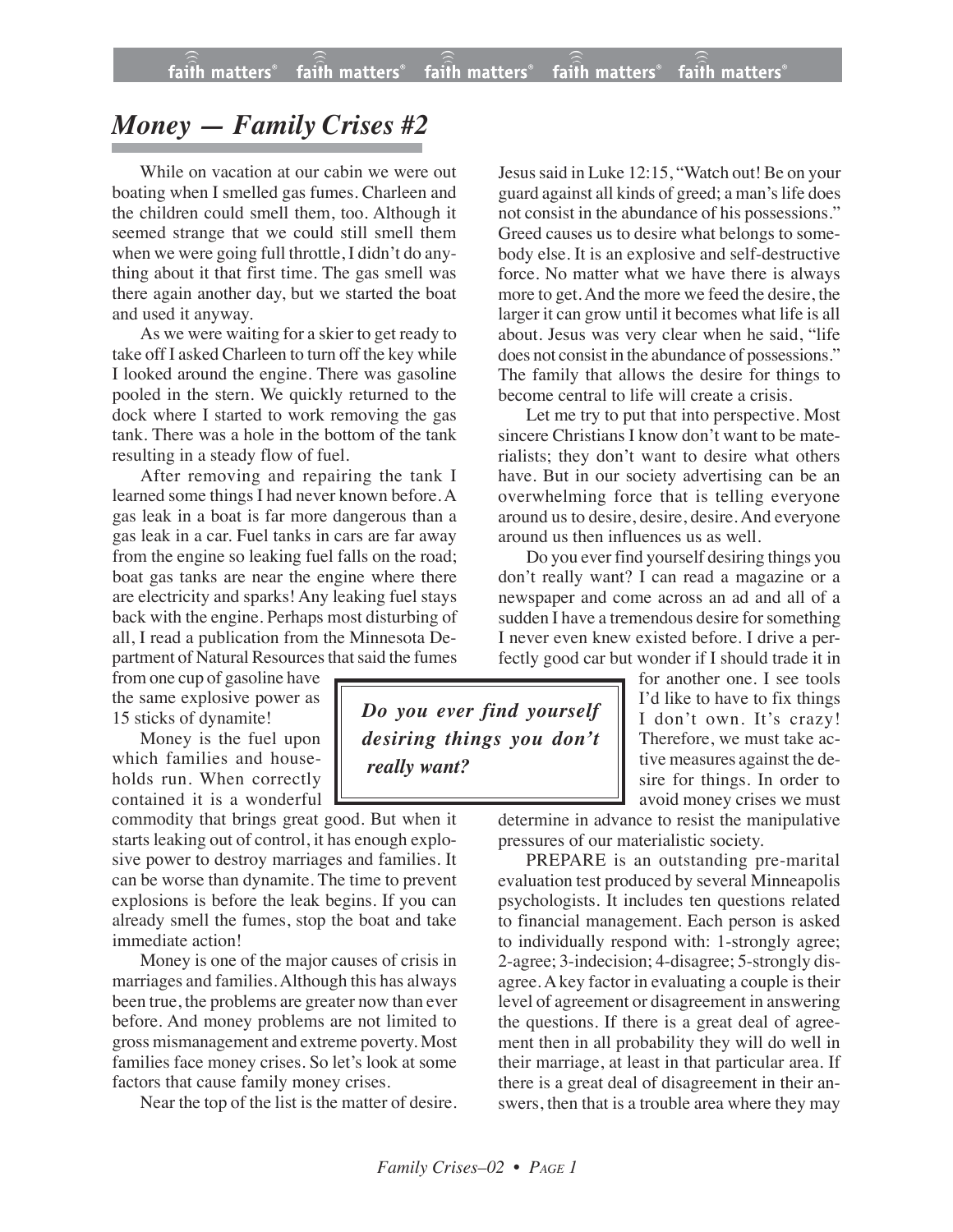need further counseling or training.

That is not to say that our views on money management are irrelevant, but it is to say that agreement/disagreement is very, very important. In some cases, it may be better for a couple to make less than the best decisions but at least be united in their decisions. Disagreement can be very dangerous. One is comfortable with debt and the other isn't. One keeps meticulous records on expenditures while the other has no idea how money is spent. One focuses on saving and the other focuses on spending. This is a crisis in the making. And it really doesn't matter how much money the family has.

What can be especially hurtful is when family members use these disagreements to injure each other. A wife may punish her husband by running up credit card charges. A child may rebel against parents by touching off their differences on finances.

A third cause of family crisis in terms of money is debt. According to Proverbs 22:7, "The borrower is the slave of the lender." Only those who have been enslaved to debt can fully appreciate the truth of this proverb. Debt can control one's life and dictate one's decisions. Avoiding debt can be the greatest preventative there is to family crisis.

Our purpose here is to understand the dangers of debt as a cause of family money crises. To begin I would like to share with you a portrait of the financially overextended family in our society as presented in Sylvia Porter's Money Book:

- 1. The family is young, has more than the average number of children and an average income.
- 2. The parents are easygoing, carefree, and impulsive, have "limited pleasure postponement mechanisms" and rubber wills when confronted with highpressure salesmen.
- 3. Although the husband, in most cases, is satisfied with his job, one in three wives is dissatisfied with her husband's pay.
- 4. The family doesn't read anything, not even the daily newspaper. TV is the major communications medium in the family's life and TV disproportionately influences the couples buying deci-

sions.

- 5. The parents tend to blame their plight on vague, unavoidable "circumstances" or superficial backbreaking straws such as pregnancy, temporary loss of job, buying a car—and thus they feel their troubles are not really their own fault.
- 6. Neither husband nor wife assumes clear responsibility for managing the family finances.

A fourth cause of family crisis related to money is disaster. Any one of a number of disasters can hit an otherwise financially stable family. Among them are catastrophic illness, huge medical bills, lengthy unemployment—typically three months or longer, lawsuits, theft, foreclosure or some uninsured catastrophe such as a flood or auto accident. Preparation is the best way to avert such disaster. In our society insurance is the usual way. Other remedies may include bankruptcy, public assistance or help from family and friends.

Such disasters place enormous strains on marriages and families. This seldom shows up in the press or is discussed even at church. It is easier to talk about "looking for a job", "going to the hospital" or "finding a place to stay" than it is to talk about family fights, diminished self-esteem, casting of blame or feelings of hopelessness. Usually, these are far greater problems than the problems of dollars and cents.

What can we do to avoid family money crises or, if the crisis is already here, what can we do to handle it? Begin with a family philosophy of money. Better yet, make it a theology of money and seek God's way! The Bible has an astonishing number of verses on money and possessions. Plus, libraries and bookstores have wonderful reading resources available.

Talk through your family's approach to money. The best time to do that is before a crisis arises! If rightly done, there probably won't be a crisis.

Decide your philosophy of possessions. Is a car for status or transportation? What you decide will make an enormous difference in your spending. Is your housing mostly for shelter, mostly for prestige or mostly for investment?

Decide your philosophy toward debt. Is it ac-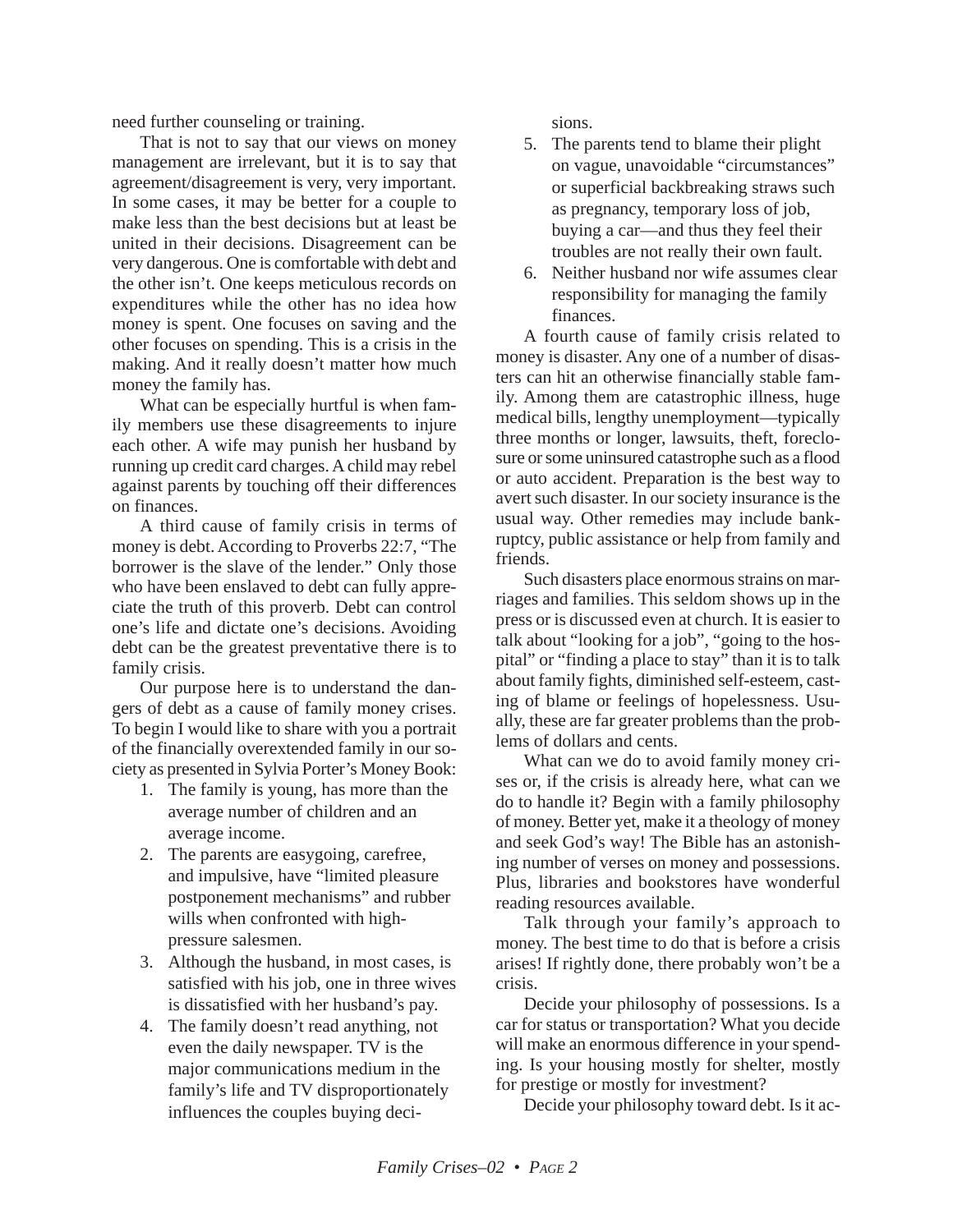ceptable or unacceptable? If debt is acceptable, how much and under what circumstances? The time to decide is not when making a purchase.

What is your philosophy on savings? I am convinced that the family that saves has a completely different approach to money than the family that doesn't save. I have told families in financial crisis that even if they begin a minimal savings program it can be one of the most practical steps they can take because when you start saving money it has a huge impact on your perspective on money.

And what is your family's philosophy concerning giving? Most people keep everything for themselves. This is totally contrary to what the Bible teaches. In Luke 6: 38 we read, "Give, and it will be given to you." And in II Corinthians 9:7 we find that "God loves a cheerful giver."

The advice if you are serious about avoiding or getting out of crisis is to write out a one or two page philosophy of money. What do you believe? What do you want? No specifics, just principles.

Then put the paper away and come back to it in a week. Talk it over as a couple and as a family. Revise and refine it until it becomes a part of you. Ar-

gue about it if need be until you can agree. That by itself will have a major impact in averting and resolving crises.

A second factor in avoiding family money crises is priorities. It is really an extension of philosophy. Make a list of what is most important. If you have limited resources, (and everyone has some limit on their resources!), what is first, second, third and fourth on your list?

Proverbs 3:9 tells us, "Honor the Lord with your substance." This verse is most often used to motivate giving, and it certainly means that. But, we should have as our highest priority to honor God with whatever we have.

Contentment should be another high priority! The Apostle Paul said in Philippians 4:11, "Not that I complain of want; for I have learned in whatever state I am, to be content." Contentment is learned. It is a decision of the will and a discipline of life.

Charleen and I recently went through a process of considering some major purchases. Along the way we asked each other the question, "Can we be content without it?" It was a turning point in a major decision. We decided to find our contentment elsewhere and didn't buy. The outcome won't always be the same, but learning contentment with what we have should be a major priority for every Christian.

According to I Timothy 5:8, "If anyone does not provide for his relatives, and especially for his own family, he has disowned the faith and is worse than an unbeliever." Several years ago I knew a man who would take his wife's medicine money and use it to print religious literature that he would then distribute. His priorities were wrong!

Charleen and I have decided that doing things together as a couple and as a family is more important than the house in which we live or the car we drive. We'd rather go to McDonald's or have Domino's pizza or go to the State Fair than drive a newer car or live in a larger house. But that doesn't mean that should be your priority. I know

## *Pray every day about your finances.*

another couple that skipped going out or doing anything extra in order to save enough money for a down

payment on a home. We must all decide our own priorities before God, but let me suggest a few that need to be near the top:

- 1. Giving to the Lord. Do it no matter how much.
- 2. Providing for family. Not luxuries, but essentials.
- 3. Paying debts. Aim to be debt free.
- 4. Savings. Even if it is only a dollar a week!
- 5. After these . . . make a list of all you could ever want; anything is fair game! Then, before every significant purchase, check your list and see and agree that this purchase is the highest priority.

Next, write a plan reflecting those priorities. The Old Testament book of Haggai opens with a financial crisis over what the Hebrew people should do. God had told them to rebuild the wall of Jerusalem, but they were having troubles making ends meet already. They argued that all their